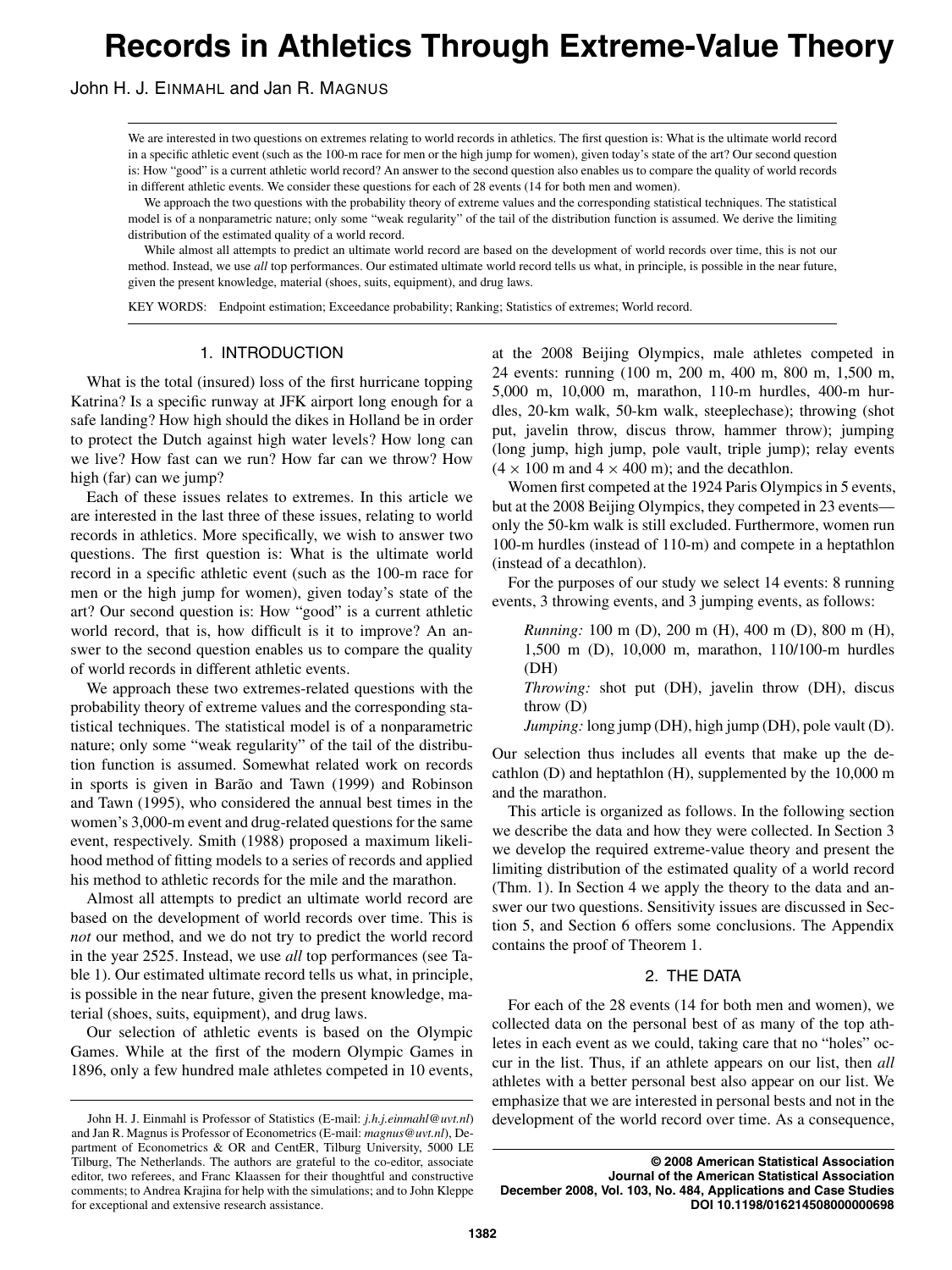Einmahl and Magnus: Records in Athletics 1383

Table 1. Data summary Men Women Event Depth Worst Best Depth Worst Best Running 100 m 578 10.30 9.78 578 11.38 10.49 110/100-m hurdles 805 13.83 12.91 432 13.20 12.21 200 m 780 20.66 19.32 561 23.14 21.34 400 m 658 45.74 43.18 538 52.02 47.60 800 m 722 1:46.61 1:41.11 537 2:01.05 1:53.28 1,500 m 781 3:38.74 3:26.00 531 4:09.03 3:50.46 10,000 m 1*,*239 28:30.03 26:20.31 876 33:04.00 29:31.78 Marathon 1*,*546 2:13:36 2:04:55 1*,*024 2:36:06 2:15:25 Throwing Shot put 392 19.80 23.12 223 18.42 22.63 Javelin throw 422 77.00 98.48 279 54.08 71.54 Discus throw 335 62.84 74.08 222 62.52 76.80 Jumping Long jump 629 8.00 8.95 434 6.61 7.52 High jump 436 2.26 2.45 392 1.90 2.09 Pole vault **512** 5.50 6.14 407 4.00 4.92

each athlete appears only *once* in our list, namely with his or her top result, even if he or she has broken the world record several times. Our observation period ends on April 30, 2005.

The data were obtained from two websites, namely, a Swedish website compiled by Hans-Erik Pettersson (*web.telia.com/˜ u19603668/athletics\_all-time\_best.htm#statistik*) for the period up to mid-2001, and the official website of the International Association of Athletics Federations (IAAF) (*www.iaaf.org/ statistics/toplists/index.html*) for each year from 2001 onward. These two sites provide a list of the top athletes (and their results) per event. The Swedish website provides additional information under the headings "Doubtful Wind Reading," "Doubtful Timing," and "Subsequent to Drug Disqualification." These concern records not recognized by the IAAF and, consequently, are not included in our lists. The same applies to information under the heading "Hand Timing," times clocked by hand in a period when electronic timing was available. These records are also not recognized by the IAAF and are not included in our lists. Times clocked by hand from the period when electronic timing was *not* available are recorded with an accuracy of .1 seconds (rather than .01 seconds) and have been interpreted to be exact to two decimal places. For example, a hand-clocked time of 9.9 seconds is recorded by us as 9.90.

The raw data, thus, consist of six lists per event: one for the period up to mid-2001 from the first website and five lists for 2001, 2002, 2003, 2004, and 2005 (the last list runs only to April 30) from the second website. In combining the six lists two further actions are required. First, we considered the worst performance in each of the six lists and then took the best of these worst performances as the "lower" bound in the combined list for each event. This guarantees that there are no holes in the combined list. Second, we removed all multiple entries of the same athlete, so that each athlete appears only once with his or her personal best. (This is not as easy is it might appear, because names are sometimes misspelled and athletes sometimes change their name, typically women after marriage.) The

end result is a list per event of top athletes with their personal bests. Table 1 gives an overview of the number of athletes (the "depth") and the worst and best results for each event in the sample. The data consist of about 10,000 observations for the men and 7,000 observations for the women. On average, we have about twice as many observations for the running events as for jumping and throwing. In particular, the number of observations for the throwing events (on average 383 for the men and 241 for the women) is on the low side.

All distances in the jumping and throwing events are measured in meters, and the more meters, the better. All times in the running events are measured in seconds, and the *fewer* seconds, the better. This discrepancy is somewhat inconvenient, and we, therefore, transformed running times to speeds, so that the higher the speed, the better. Thus, 10.00 seconds in the 100 m is transformed to a speed of 36.00 km/h.

Some data occur in clusters, especially in the shorter distances such as 100 m. These clusters occur not because the actual times are the same, but because the timing is imperfect. Because clusters can cause problems in the estimation, we "smoothed" these data. For example, suppose *m* athletes run a personal best of  $d = 10.05$  seconds in the 100 m. Then we smooth these *m* results over the interval (10.045, 10.055) by

$$
d_j = 10.045 + .01 \frac{2j-1}{2m}
$$
,  $j = 1, ..., m$ .

We could have randomized the smoothing, or we could even have introduced a more general smoothing scheme applied to all the data, but this proved to have little effect on the results.

# 3. EXTREME–VALUE THEORY

Consider one athletic event, say the 100-m race for men, and let  $X_1, X_2, \ldots, X_n$  denote the personal bests of all *n* male 100-m athletes in the world. The precise definition of "athlete" is left vague, and, therefore, the definition and possible measurement of *n* are difficult. Clearly, *n* is much larger than the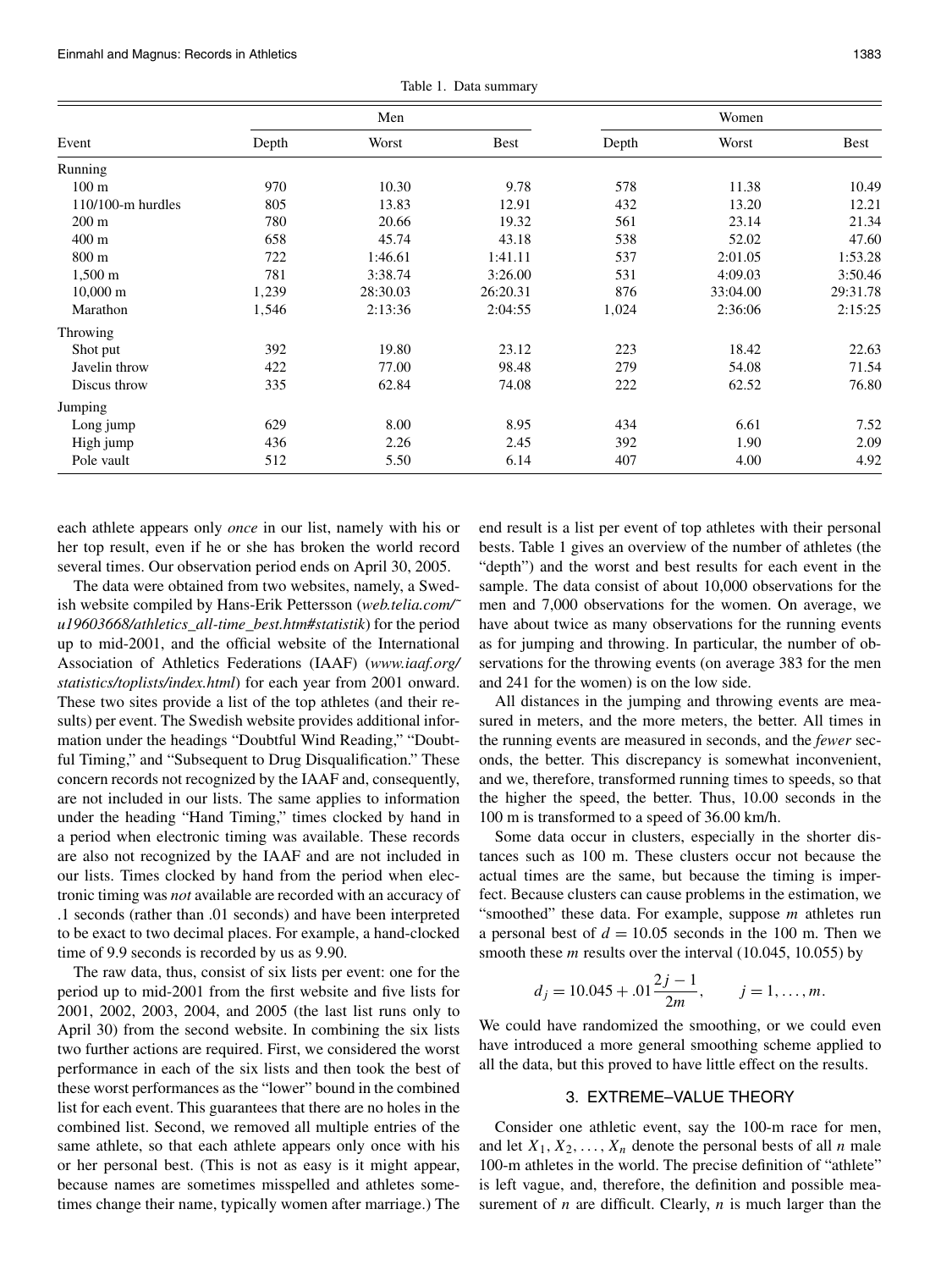"depth" in Table 1, which refers only to the top athletes (in this case, 970). Fortunately, the value of *n* turns out to be unimportant.

We consider these *n* personal bests as iid observations from some distribution function *F*. Let  $X_{1,n} \leq X_{2,n} \leq \cdots \leq X_{n,n}$  be the associated order statistics, so that  $X_{n,n}$  denotes the world record. (Recall that we transformed running times to speeds, so that the higher the jump, the farther the throw, and the higher the speed, the better.) As an analog to the central limit theorem for averages, we know that if the maximum  $X_{n,n}$ , suitably centered and scaled, converges to a nondegenerate random variable, then sequences  $\{a_n\}$   $(a_n > 0)$  and  $\{b_n\}$  exist such that

$$
\lim_{n \to \infty} \Pr\left(\frac{X_{n,n} - b_n}{a_n} \le x\right) = G_{\gamma}(x),\tag{1}
$$

where

$$
G_{\gamma}(x) := \exp\left(-(1 + \gamma x)^{-1/\gamma}\right)
$$

for some  $\gamma \in \mathbb{R}$ , with *x* such that  $1 + \gamma x > 0$ . [By convention,  $(1 + \gamma x)^{-1/\gamma} = e^{-x}$  for  $\gamma = 0$ .] If condition (1) holds, then we say that *F* is in the max-domain of attraction of  $G_\gamma$  and  $\gamma$  is called the extreme-value index. This will be the main regularity condition on the right tail of  $F$ . Note that  $(1)$  implies (by taking logarithms) that

$$
\lim_{t \to \infty} t(1 - F(a_t x + b_t)) = -\log G_{\gamma}(x) = (1 + \gamma x)^{-1/\gamma},
$$
  

$$
G_{\gamma}(x) > 0, \quad (2)
$$

where *t* now runs through  $\mathbb{R}^+$  and  $a_t$  and  $b_t$  are defined by interpolation. We may take  $b_t = U(t)$  with

$$
U(t) := \left(\frac{1}{1-F}\right)^{-1}(t) = F^{-1}\left(1 - \frac{1}{t}\right), \qquad t > 1,
$$

where −1 denotes the left-continuous inverse.

We need to estimate  $\gamma$ ,  $a_t$ , and  $b_t$ . Let, for  $1 \leq k < n$ ,

$$
M_n^{(r)} := \frac{1}{k} \sum_{i=0}^{k-1} (\log X_{n-i,n} - \log X_{n-k,n})^r, \qquad r = 1, 2.
$$

We consider two estimators for  $\gamma \in \mathbb{R}$ . The first is the moment estimator

$$
\hat{\gamma}_1 := M_n^{(1)} + 1 - \frac{1}{2} \bigg( 1 - \frac{(M_n^{(1)})^2}{M_n^{(2)}} \bigg)^{-1};
$$

see Dekkers, Einmahl, and de Haan (1989). The second,  $\hat{\gamma}_2$ , is the so-called maximum likelihood estimator; see Smith (1987). Next, we define the following estimators for  $a_{n/k}$  and  $b_{n/k}$ :

$$
\hat{a}_j := \hat{a}_{j,n/k} := \begin{cases} X_{n-k,n} M_n^{(1)} (1 - \hat{\gamma}_j) & \text{if } \hat{\gamma}_j < 0 \\ X_{n-k,n} M_n^{(1)} & \text{otherwise,} \end{cases}
$$

for  $j = 1, 2$ , and

$$
\hat{b} := \hat{b}_{n/k} := X_{n-k,n}.
$$

Observe that  $b_{n/k} = U(n/k)$  and that *b* is just its empirical analog.

This article has two purposes. The first purpose is to estimate the right endpoint

$$
x^* := \sup\{x \mid F(x) < 1\}
$$

of the distribution function *F*, that is, the ultimate world record. When estimating the endpoint we assume that  $\gamma$  < 0; note that  $x^* = \infty$  when  $\gamma > 0$ . It can be shown that condition (1) is equivalent to

$$
\lim_{t \to \infty} \frac{U(tx) - U(t)}{a(t)} = \frac{x^{\gamma} - 1}{\gamma}, \qquad x > 0.
$$
 (3)

For large *t* we can write heuristically

$$
U(tx) \approx U(t) + a(t) \frac{x^{\gamma} - 1}{\gamma}.
$$

Because  $\gamma$  < 0 this yields, for large *x* and setting  $t = n/k$ ,

$$
x^* \approx U\left(\frac{n}{k}\right) - a\left(\frac{n}{k}\right)\frac{1}{\gamma}.
$$

We, therefore, estimate *x*<sup>∗</sup> with

$$
\hat{x}_j^* := \hat{b} - \frac{\hat{a}_j}{\hat{y}_j}, \qquad j = 1, 2,
$$
 (4)

when  $\hat{\gamma}_j < 0$ , and  $\hat{x}_j^* := \infty$  otherwise.

Under appropriate conditions, including (1) and  $k \to \infty$ ,  $k/n \to 0$  as  $n \to \infty$  ( $\hat{x}_2^*$  also requires  $\gamma > -1/2$ ), both  $\hat{x}_1^*$  and  $\hat{x}_2^*$  are consistent and asymptotically normal estimators of  $x^*$ . In particular, for  $\hat{x}_1^*$  we have under certain conditions

$$
\frac{\sqrt{k}(\hat{x}_1^* - x^*)}{\hat{a}_1} \xrightarrow{d} N\left(0, \frac{(1-\gamma)^2(1-3\gamma+4\gamma^2)}{\gamma^4(1-2\gamma)(1-3\gamma)(1-4\gamma)}\right);
$$

see Dekkers et al. (1989, p. 1851). The estimation of extreme quantiles and endpoints has been thoroughly studied; see de Haan and Ferreira (2006, chap. 4) for a detailed account.

The second purpose of this article is to assess the quality of the world record. We measure this quality by  $n(1 - F(X_{n,n}))$ , which is the expected number of exceedances of the current world record  $X_{n,n}$  (conditional on this world record), if we take *n* iid random variables from *F* that are independent of the  $X_i$ . The lower this number, the more difficult it is to improve the world record and, hence, the better it is. It might seem more natural to measure the quality of the world record based on  $x^* - X_{n,n}$ . This quantity can, however, be infinite. More important, it does not take into account the tail behavior of *F*. Observe that our measure of quality is equal to  $n(F(x^*) - F(X_{n,n}))$ . We shall discuss our quality measure again at the end of Section 4.3.

From (2), with  $a_t x + b_t = X_{n,n}$  and  $t = n/k$ , we have heuristically

$$
n(1 - F(X_{n,n})) \approx k \left(1 + \gamma \frac{X_{n,n} - b_{n/k}}{a_{n/k}}\right)^{-1/\gamma}.
$$

Hence, we "estimate"  $n(1 - F(X_{n,n}))$  by

$$
Q_j := k \bigg[ \max \bigg( 0, 1 + \hat{\gamma}_j \frac{X_{n,n} - \hat{b}}{\hat{a}_j} \bigg) \bigg]^{-1/\hat{\gamma}_j}, \qquad j = 1, 2;
$$

see Dijk and de Haan (1992) or de Haan and Ferreira (2006, chap. 4). It is important to observe that  $Q_i$  can be computed without knowing *n*.

We will need a second-order refinement of the so-called domain of attraction condition (1), phrased in terms of *U* as in (3).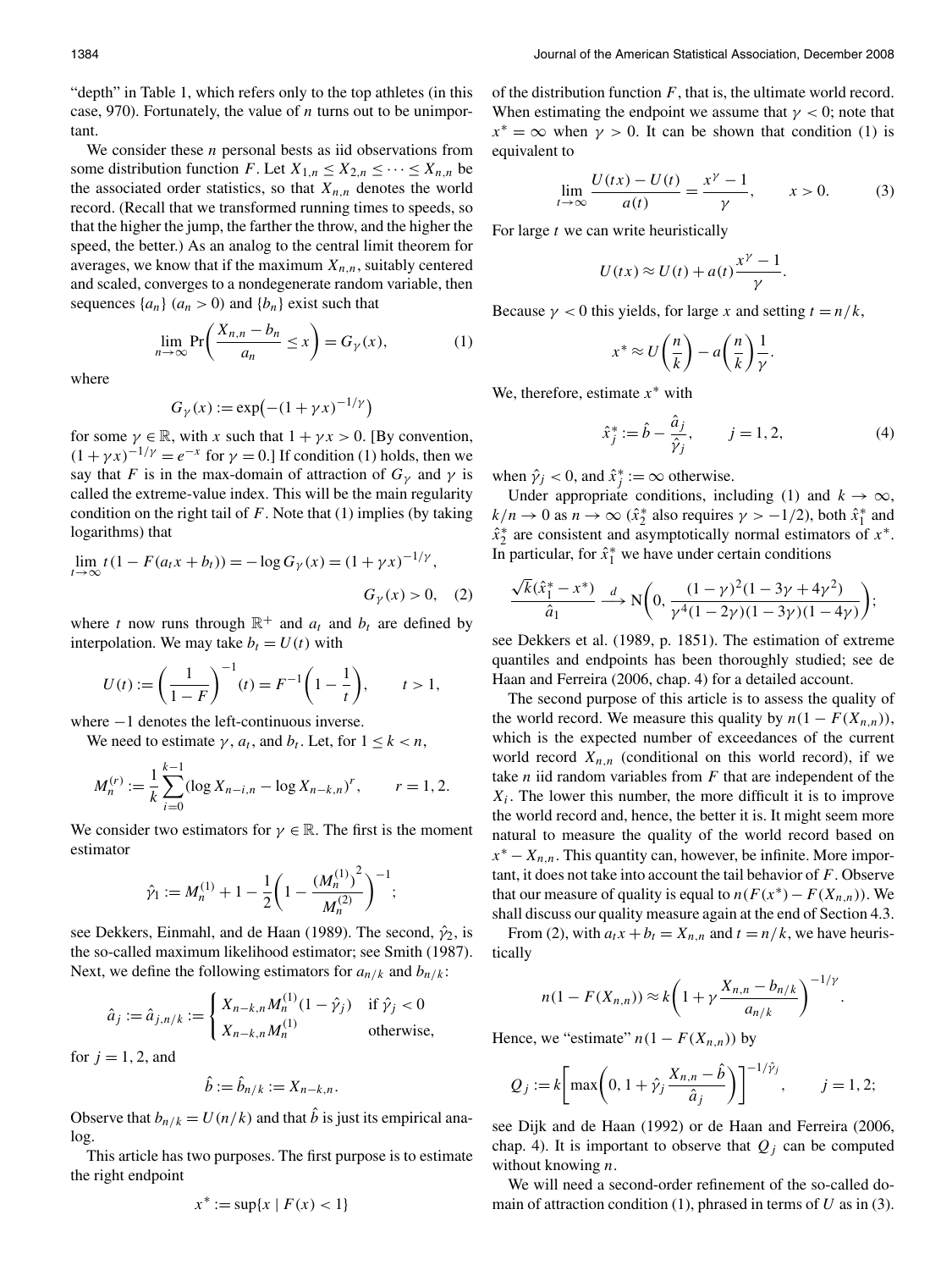We assume that there exists a function  $A(\cdot)$  of constant sign satisfying  $\lim_{t\to\infty} A(t) = 0$ , such that, for  $x > 0$ ,

$$
\lim_{t \to \infty} \left( \frac{U(tx) - U(t)}{a(t)} - \frac{x^{\gamma} - 1}{\gamma} \right) / A(t)
$$

$$
= \frac{1}{\rho} \left( \frac{x^{\gamma + \rho} - 1}{\gamma + \rho} - \frac{x^{\gamma} - 1}{\gamma} \right), \quad (5)
$$

with  $\rho \leq 0$ , where we interpret  $(x^0 - 1)/0$  as  $\log x$ . We now present the limiting distribution of  $Q_i$ , the estimated quality of the world record. A proof of Theorem 1 is presented in the Appendix.

*Theorem 1.* Let  $\gamma > -1/2$ . Let *F* be continuous and assume that *U* satisfies the second-order condition (5) with  $\rho < 0$ . Assume further that  $k \to \infty$ ,  $k/n \to 0$ , and  $\sqrt{k}A(n/k) \to \lambda \in \mathbb{R}$ as  $n \to \infty$ . Finally, assume that

$$
\sqrt{k}\bigg(\frac{\hat{a}_{j,n/k}}{a_{n/k}}-1\bigg),\qquad \sqrt{k}\bigg(\frac{\hat{b}_{n/k}-b_{n/k}}{a_{n/k}}\bigg),\qquad \sqrt{k}(\hat{\gamma_j}-\gamma)
$$

are all  $O_p(1)$  for  $j = 1, 2$ . [In fact, any estimators of  $a_{n/k}, b_{n/k}$ , and  $\gamma$  can be used for which these  $O_p(1)$  requirements are fulfilled.] Then

$$
Q_j \xrightarrow{d} \text{Exp}(1), \qquad j = 1, 2,
$$

as  $n \to \infty$ .

We will see in the proof that  $Q_j/[n(1 - F(X_{n,n}))] \stackrel{p}{\longrightarrow} 1$ . Hence, all the asymptotic randomness of  $Q_i$  comes from  $X_{n,n}$ and not from the estimation of *F*.

## 4. WORLD RECORDS

We now apply the estimators of the previous section to the data discussed in Section 2 in order to answer our questions: (1) What are the ultimate world records? (2) How good are the current world records?

#### 4.1 Estimation of the Extreme-Value Index

Our first goal is to estimate  $\gamma$ , the extreme-value index, for the 14 selected athletic events, men and women separately. To estimate  $\gamma$ , we must first know whether it exists, that is, whether condition (1) holds for some  $\gamma \in \mathbb{R}$ . We have tested the existence, using Dietrich, de Haan, and Hüsler (2002) and Drees, de Haan, and Li (2006). The test results indicate that only the distribution function of two events, namely, the pole vault for both men and women, fails to satisfy condition (1). Hence, we drop the pole vault from our analysis and continue with  $13 \times 2$  athletic events for which we want to estimate *γ* .

In general, for estimation problems in extreme-value theory, the estimator is plotted as a function of  $k$  (the number of upper order statistics used for estimation minus 1). It is a difficult practical problem to find a good value for *k* on which to base the estimator. Typically, for small  $k$  the estimator has a high variance, and the plot is unstable; for large *k* the estimator has a bias. This is illustrated in Figure 1, where we plot  $\hat{\gamma}_1$  and  $\hat{\gamma}_2$ as a function of *k* in the 100-m event for men. We see that both estimators behave roughly the same and that  $\gamma$  is clearly negative. Drawing such plots for all events confirms that *γ <* 0 for the large majority.

It is not immediately obvious from Figure 1 (and similar figures for the other 25 events) what our estimate for  $\gamma$  should be. We, therefore, also consider two additional estimators that have



Figure 1. Moment estimator (solid line) and maximum likelihood estimator (dashed line) versus *k* for the men's 100 m. The selected estimate is the dotted horizontal line.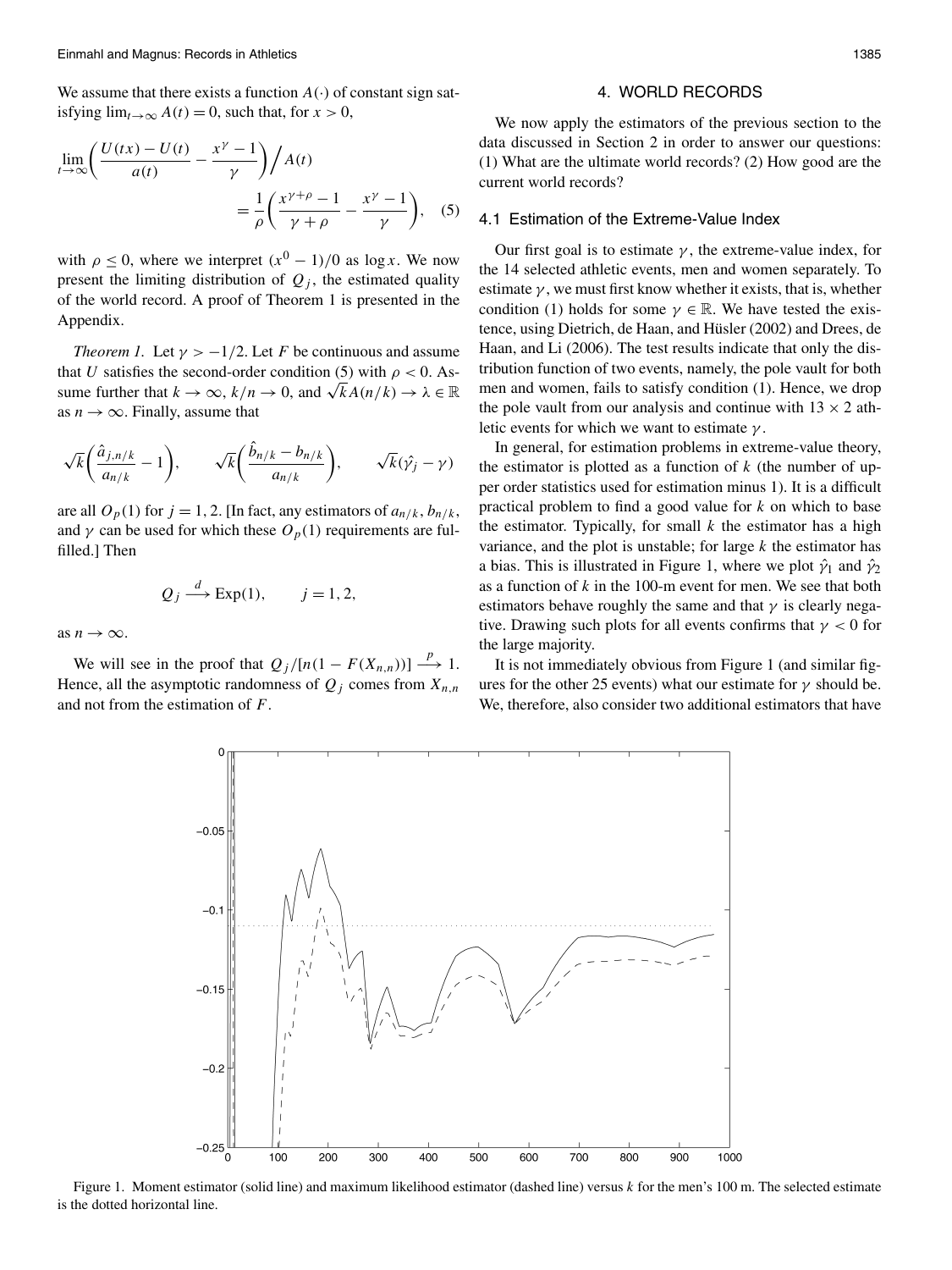good properties when  $\gamma < 0$ . The first additional estimator

$$
\hat{\gamma}_3 := 1 - \frac{1}{2} \left( 1 - \frac{(M_n^{(1)})^2}{M_n^{(2)}} \right)^{-1}
$$

is simply the "second part" of the moment estimator, because it is well known that  $M_n^{(1)}$  (the Hill estimator) is a good estimator of  $\gamma > 0$ . The second additional estimator has a similar structure:

$$
\hat{\gamma}_4 := 1 - \frac{1}{2} \left( 1 - \frac{(N_n^{(1)})^2}{N_n^{(2)}} \right)^{-1},
$$

where  $N_n^{(r)} := (1/k) \sum_{i=0}^{k-1} (X_{n-i,n} - X_{n-k,n})^r$  for  $r = 1, 2;$ see, for example, Ferreira, de Haan, and Peng (2003).

For every event we looked at the plots of these four estimators and tried to find the first stable region in *k* of the estimates. More specifically, paying particular attention to values of *k* between 50 and 250, we tried to identify a set of consecutive values of *k* of length at least 50 where the estimated values do not fluctuate much, so that the procedure is insensitive to the choice of *k* in such a region. For example, for the moment estimator in the men's 100 m such a stable region runs from about  $k = 100$ to  $k = 200$ . Then we took averages over the region and over the different estimators. For estimates close to 0 or positive we mainly used  $\hat{\gamma}_1$  and  $\hat{\gamma}_2$ . This procedure led to the results in Table 2. We see that indeed all our estimates of  $\gamma$  are negative, except the one for the men's long jump.

The heuristic treatment of choosing *k* requires further explanation and justification. An important question is how sensitive this estimation procedure is with respect to a wrong choice of *k*. We return to this issue in Section 5.

#### 4.2 The Ultimate World Records

We now address our first question, namely, the estimation of the right endpoint of the probability distribution, that is, the ultimate world record. We could proceed as for the estimation of *γ*, by plugging the four estimators of *γ* in the definition of  $\hat{x}^*$ <sup>*j*</sup>

|  | Table 2. Estimates of $\gamma$ |  |
|--|--------------------------------|--|
|--|--------------------------------|--|

| Event                  | Men    | Women  |
|------------------------|--------|--------|
| Running                |        |        |
| $100 \text{ m}$        | $-.11$ | $-.14$ |
| $110/100$ -m hurdles   | $-.16$ | $-.25$ |
| $200 \text{ m}$        | $-.11$ | $-.18$ |
| $400 \text{ m}$        | $-.07$ | $-.15$ |
| $800 \text{ m}$        | $-.20$ | $-.26$ |
| $1,500 \; \mathrm{m}$  | $-.20$ | $-.29$ |
| $10,000 \; \mathrm{m}$ | $-.04$ | $-.08$ |
| Marathon               | $-.27$ | $-.11$ |
| Throwing               |        |        |
| Shot put               | $-.18$ | $-.30$ |
| Javelin throw          | $-.15$ | $-.30$ |
| Discus throw           | $-.23$ | $-.16$ |
| Jumping                |        |        |
| Long jump              | .06    | $-.07$ |
| High jump              | $-.20$ | $-.22$ |
| Pole vault             |        |        |

(and in  $\hat{a}_j$ ),  $j = 1, 2, 3, 4$ ; see (4). For  $j = 1, 2$  these estimators are shown for the men's 100 m in Figure 2. A much more stable plot, however, is obtained when we replace  $\hat{\gamma}_i = \hat{\gamma}_i(k)$ by our (fixed) selected estimate of *γ* in Table 2. So we still plot our endpoint estimator  $(4)$  versus  $k$ , but the dependence on *k* is now only through  $X_{n-k,n}$  and  $M_n^{(1)} = M_n^{(1)}(k)$ ; see the dashed–dotted line in Figure 2. We estimate  $x^*$  on the basis of the latter plot. This leads to the results in Table 3, where we have transformed the speeds of the running events back to times. In this table we also present the current world records for comparison. Note that the data collection ended on April 30, 2005, but here and in the rest of this article we use the current world records as of October 25, 2007. (In fact, 6 of the 28 world records have been sharpened in the  $2\frac{1}{2}$ -year period between April 2005 and October 2007: the 100 m, 110-m hurdles, 10,000 m, and marathon for men and the javelin throw and pole vault for women.) Table 3 also presents a rough estimate of the standard error of  $\hat{x}$ <sup>∗</sup> based on the asymptotic normality of  $\hat{x}_1$ <sup>∗</sup> (see Sec. 3).

Because we have assumed that  $\gamma$  < 0, we do not present an estimate for  $x^*$  when the estimate of  $\gamma$  is positive or so close to 0 that it is not clear if indeed  $\gamma < 0$ . This happens in five events: the men's 400 m and the 10,000 m and long jump for both men and women. The relatively high values of *γ*ˆ indicate that a substantial improvement in the current world record is possible for these five events.

It appears that very little progress is still possible in the men's marathon (only 20 seconds), but much more in the women's marathon (almost 9 minutes). In contrast, the javelin throw for women appears to be close to its frontier (80 cm), while for the men an improvement of 8 meters is possible.

#### 4.3 Quality of the Current World Records

Our second question relates to the ordering of world record holders by means of the estimated quality *Q* of the world record. Essentially, this quality is measured by transforming all 26 different distributions to the (same) uniform *(*0*,n)* distribution. For finding *Q* we use a similar procedure as for estimating  $x^*$ . Again for the men's 100 m,  $Q_1$  and  $Q_2$  are shown in Figure 3, as well as a version of *Q* with *γ*ˆ fixed. We use mainly the latter plot to find *Q*. Based on the asymptotic theory of Theorem 1, we present  $e^{-Q}$  (rather than *Q* itself), which has in the limit a uniform *(*0*,* 1*)* distribution, thus providing not only a relative but also an absolute criterion of quality. Because this transformation is decreasing, a higher value of *e*−*<sup>Q</sup>* means that the record is better. In Table 4 the values of *e*−*<sup>Q</sup>* are presented for the 26 world records and the corresponding world record holders. Although far from perfect, some "uniformity on *(*0*,* 1*)*" of the 26 values can be observed. (The deviation from uniformity is partially caused by using the current world records, instead of those on the day that data collection ended.) Observe that the various events as well as the gender are well mixed. (For the women's javelin event our data collection only began on April 1, 1999, because a new rule was put into effect then. This might lead to a *small* overvaluation of Menéndez's world record.)

Table 4 demonstrates that a world record can have a high quality while it can still be much improved (as with the marathon for women), but that it can also be close to its limit while of relatively low quality (as with the 100-m hurdles for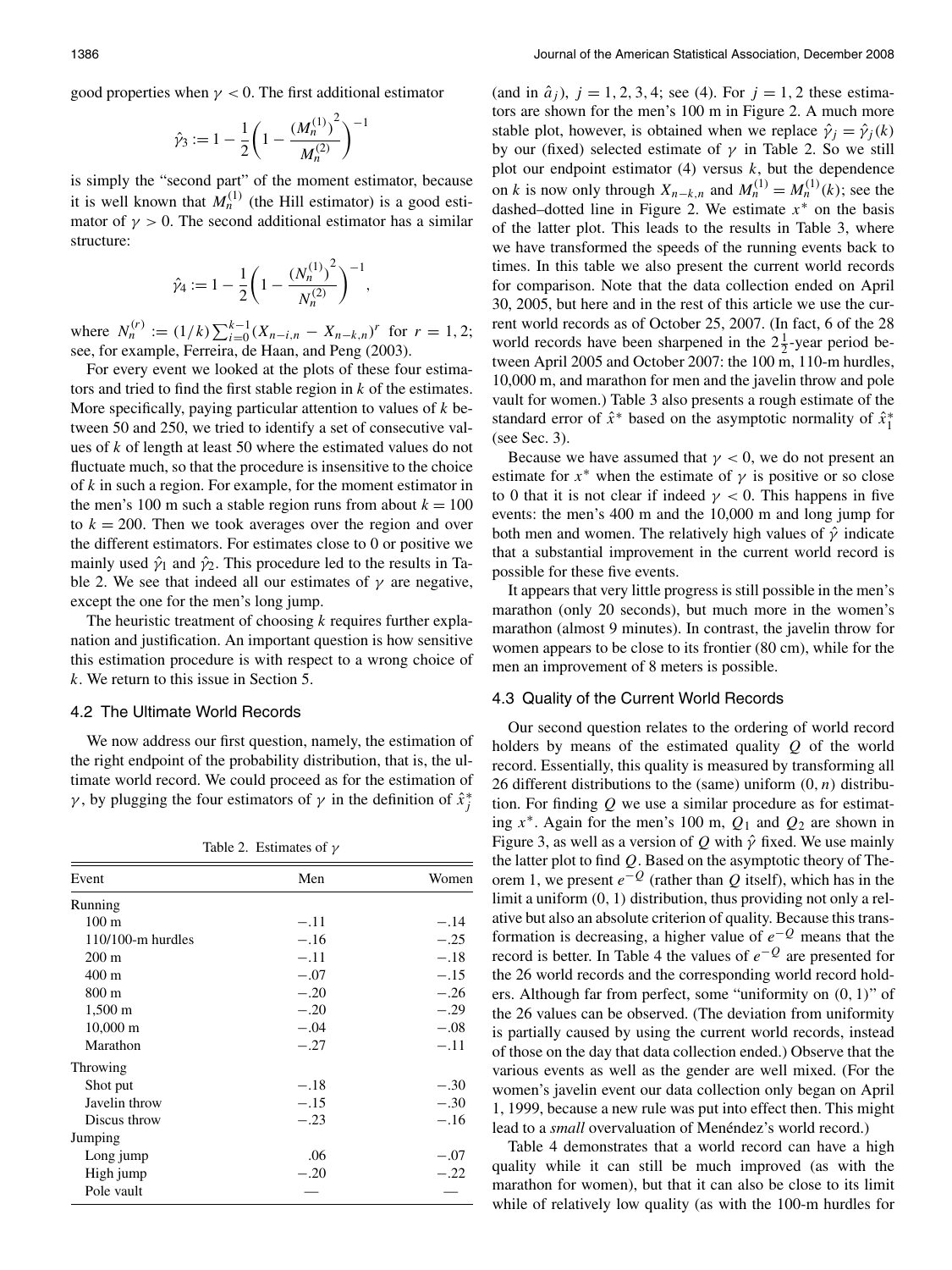

Figure 2. Endpoint estimators (in km*/*h) versus *k* for the men's 100 m: moment (solid line), maximum likelihood (dashed line), fixed *γ*ˆ (dashed–dotted line). The selected estimate is the dotted horizontal line.

women). This is due, in part, to the difference in  $\hat{\gamma}$ : In the women's marathon  $\hat{\gamma} = -.11$ , much higher than the  $\hat{\gamma} = -.25$ of the women's 100-m hurdles.

We have mentioned before that *Q* is an estimate of  $n(1 F(X_{n,n})$  and that Q can be computed without knowing *n*, the number of all athletes in the world in a specific event. If we did know *n* (or if a credible estimate were available), we could estimate  $1 - F(X_{n,n})$ , the conditional probability of achieving a new world record. This would provide an alternative measure for the quality of the current world record. Because we cannot estimate *n* satisfactorily, this alternative measure cannot be computed. If, however, we are willing to assume that *n* is the same for all events (which is not unreasonable in this context), then the order in Table 4 would not be affected if we consider  $1 - F(X_{n,n})$  instead of  $n(1 - F(X_{n,n}))$ .

## 5. SENSITIVITY ANALYSIS

We briefly comment on the (lack of) sensitivity of our procedure. Initially, each of our estimates *γ*ˆ, *x*ˆ∗, and *Q* depends on the sample fraction  $k$ , as discussed in Section 4. This produces graphs  $\hat{\gamma}(k)$ ,  $\hat{x}^*(k)$ , and  $Q(k)$  as displayed in Figures 1–3. We

|  |  |  |  | Table 3. Ultimate world records ("endpoint") with standard errors and the current world records |  |  |  |  |  |  |  |  |  |
|--|--|--|--|-------------------------------------------------------------------------------------------------|--|--|--|--|--|--|--|--|--|
|--|--|--|--|-------------------------------------------------------------------------------------------------|--|--|--|--|--|--|--|--|--|

|                       |          | Men            |              | Women    |                |              |  |
|-----------------------|----------|----------------|--------------|----------|----------------|--------------|--|
| Event                 | Endpoint | Standard error | World record | Endpoint | Standard error | World record |  |
| Running               |          |                |              |          |                |              |  |
| 100 <sub>m</sub>      | 9.29     | .39            | 9.74         | 10.11    | .40            | 10.49        |  |
| $110/100$ -m hurdles  | 12.38    | .35            | 12.88        | 11.98    | .19            | 12.21        |  |
| $200 \text{ m}$       | 18.63    | .88            | 19.32        | 20.75    | .57            | 21.34        |  |
| $400 \text{ m}$       |          |                | 43.18        | 45.79    | 1.83           | 47.60        |  |
| $800 \text{ m}$       | 1:39.65  | 1.44           | 1:41.11      | 1:52.28  | 1.39           | 1:53.28      |  |
| $1,500 \; \mathrm{m}$ | 3:22.63  | 3.31           | 3:26.00      | 3:48.33  | 2.78           | 3:50.46      |  |
| $10,000 \text{ m}$    |          |                | 26:17.53     |          |                | 29:31.78     |  |
| Marathon              | 2:04:06  | 57             | 2:04:26      | 2:06:35  | 10:05          | 2:15:25      |  |
| Throwing              |          |                |              |          |                |              |  |
| Shot put              | 24.80    | 1.25           | 23.12        | 23.70    | .86            | 22.63        |  |
| Javelin throw         | 106.50   | 10.30          | 98.48        | 72.50    | 2.99           | 71.70        |  |
| Discus throw          | 77.00    | 2.85           | 74.08        | 85.00    | 8.10           | 76.80        |  |
| Jumping               |          |                |              |          |                |              |  |
| Long jump             |          |                | 8.95         |          |                | 7.52         |  |
| High jump             | 2.50     | .05            | 2.45         | 2.15     | .05            | 2.09         |  |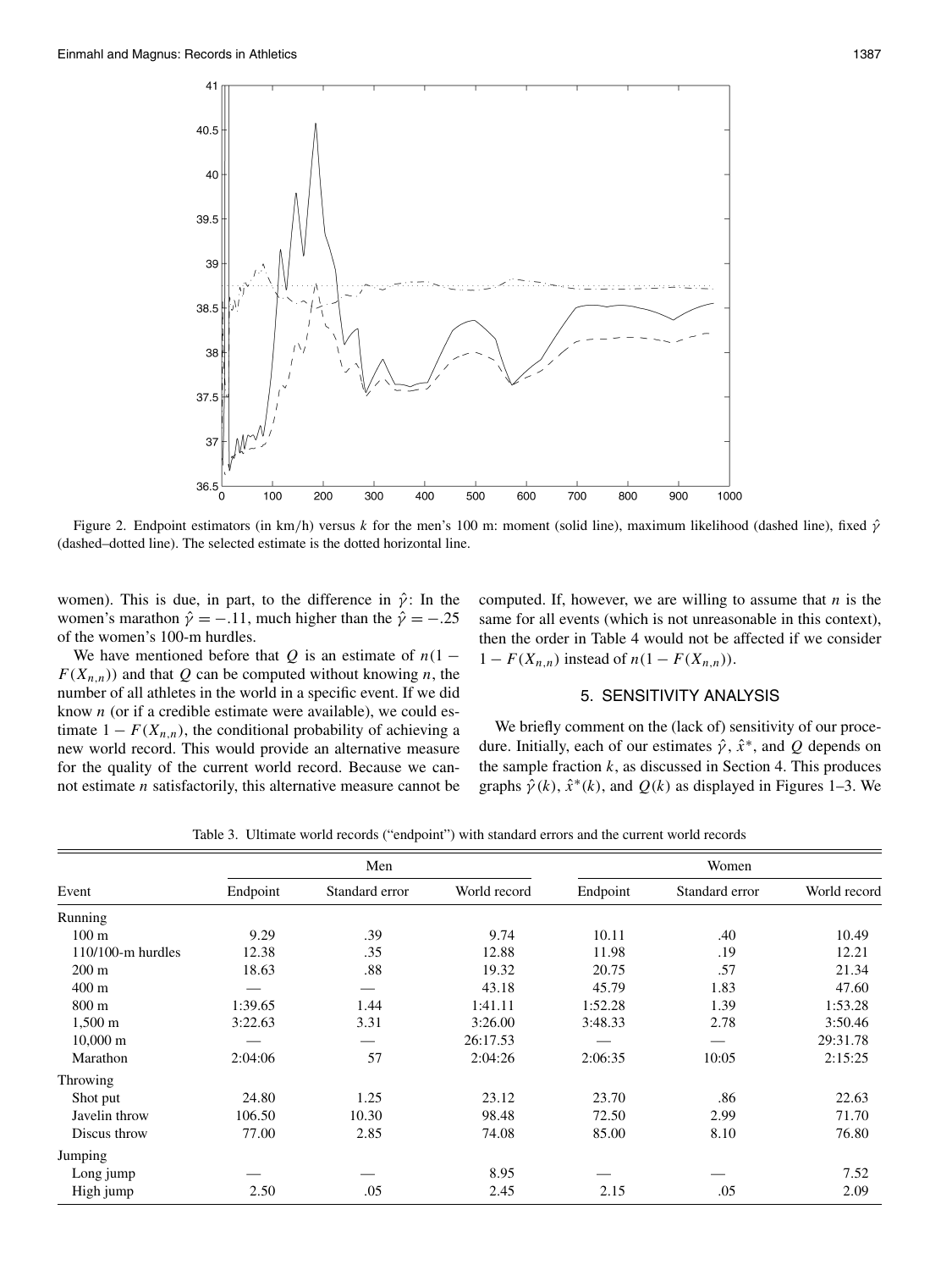

Figure 3. *Q* versus *k* for the men's 100 m: moment (solid line), maximum likelihood (dashed line), fixed *γ*ˆ (dashed–dotted line). The selected estimate is the dotted horizontal line.

then choose our estimates heuristically from the graphs by finding the appropriate (first) stable region, as described in Sec-

Table 4. Quality of world records and ordering of world record holders

| Athlete                  | Event                  | Record   | Year | $e^{-Q}$ |
|--------------------------|------------------------|----------|------|----------|
| Osleidys Menéndez        | Javelin (W)            | 71.70    | 2005 | .98      |
| Haile Gebrselassie       | Marathon (M)           | 2:04:26  | 2007 | .95      |
| Jan Zelezný              | Javelin (M)            | 98.48    | 1996 | .93      |
| Michael Johnson          | $200 \text{ m}$ (M)    | 19.32    | 1996 | .92      |
| Javier Sotomayor         | High jump $(M)$        | 2.45     | 1993 | .86      |
| Florence Griffith-Joyner | $100 \text{ m}$ (W)    | 10.49    | 1988 | .86      |
| Yunxia Ou                | $1,500 \text{ m}$ (W)  | 3:50.46  | 1993 | .86      |
| Paula Radcliffe          | Marathon (W)           | 2:15:25  | 2003 | .86      |
| Marita Koch              | $400 \text{ m}$ (W)    | 47.60    | 1985 | .78      |
| Jarmila Kratochvílová    | 800 m (W)              | 1:53.28  | 1983 | .78      |
| Wilson Kipketer          | 800 m (M)              | 1:41.11  | 1997 | .74      |
| Hicham El Guerrouj       | $1,500 \text{ m}$ (M)  | 3:26.00  | 1998 | .74      |
| Jürgen Schult            | discus(M)              | 74.08    | 1986 | .74      |
| Florence Griffith-Joyner | $200 \text{ m}$ (W)    | 21.34    | 1988 | .74      |
| Michael Johnson          | $400 \text{ m}$ (M)    | 43.18    | 1999 | .67      |
| Stefka Kostadinova       | High jump $(W)$        | 2.09     | 1987 | .64      |
| Gabriele Reinsch         | Discus (W)             | 76.80    | 1988 | .55      |
| Junxia Wang              | $10,000 \text{ m}$ (W) | 29:31.78 | 1993 | .50      |
| Natalya Lisovskaya       | Shot put $(W)$         | 22.63    | 1987 | .50      |
| Asafa Powell             | $100 \text{ m}$ (M)    | 9.74     | 2007 | .47      |
| <b>Randy Barnes</b>      | Shot put $(M)$         | 23.12    | 1990 | .45      |
| Kenenisa Bekele          | $10,000 \text{ m}$ (M) | 26:17.53 | 2005 | .33      |
| Yordanka Donkova         | 100-m hurdles $(W)$    | 12.21    | 1988 | .33      |
| Galina Chistyakova       | Long jump $(W)$        | 7.52     | 1988 | .30      |
| Mike Powell              | Long jump $(M)$        | 8.95     | 1991 | .27      |
| Xiang Liu                | 110-m hurdles $(M)$    | 12.88    | 2006 | .20      |

tion 4.1. Because this method is a common procedure both in the literature and in practice, some evidence that the procedure is not sensitive to the choice of *k* is important, not only for the current study but also for other studies using similar graphical methods.

Clearly, it is desirable to have extreme-value-type estimators that do not depend too much on (small) changes in the choice of *k*. The value of *k* itself (the horizontal axis in the graphs) is not of interest; it is the *vertical* level that is important. If we can choose a credible stable region, where the estimates do not fluctuate much as a function of  $k$ , then the actual value of  $k$  does not matter much, and the estimates are not sensitive.

We report on two simulation experiments, one for  $\gamma > 0$  (the "heavy-tailed" situation most common in applications) and one for  $\gamma < 0$  (our application). Our conclusion is that the estimates are reasonably well determined by the heuristic procedure. Our procedure being graphical and nonautomatic, we cannot perform hundreds of replications. Hence, we take 10 samples of size 1,000 each.

In our first experiment we take samples from the absolute value of the standard Cauchy distribution with density

$$
f(x) = \frac{2}{\pi(1 + x^2)}, \qquad x \ge 0.
$$

This distribution is in the max-domain of attraction of  $G_\gamma$ , with extreme-value index  $\gamma = 1$ . We use the moment estimator to estimate  $\gamma$ . As we see from Figure 4, the heuristic approach with this sample leads to a good estimator, namely,  $\hat{\gamma} = .95$ . This could, however, be a coincidence. Hence, we perform the estimation for each of our 10 samples and obtain a mean estimate of .998 with a standard deviation of *.*101.

In our second experiment we consider a distribution with a finite right endpoint, that is, where  $\gamma \leq 0$ . In fact, we choose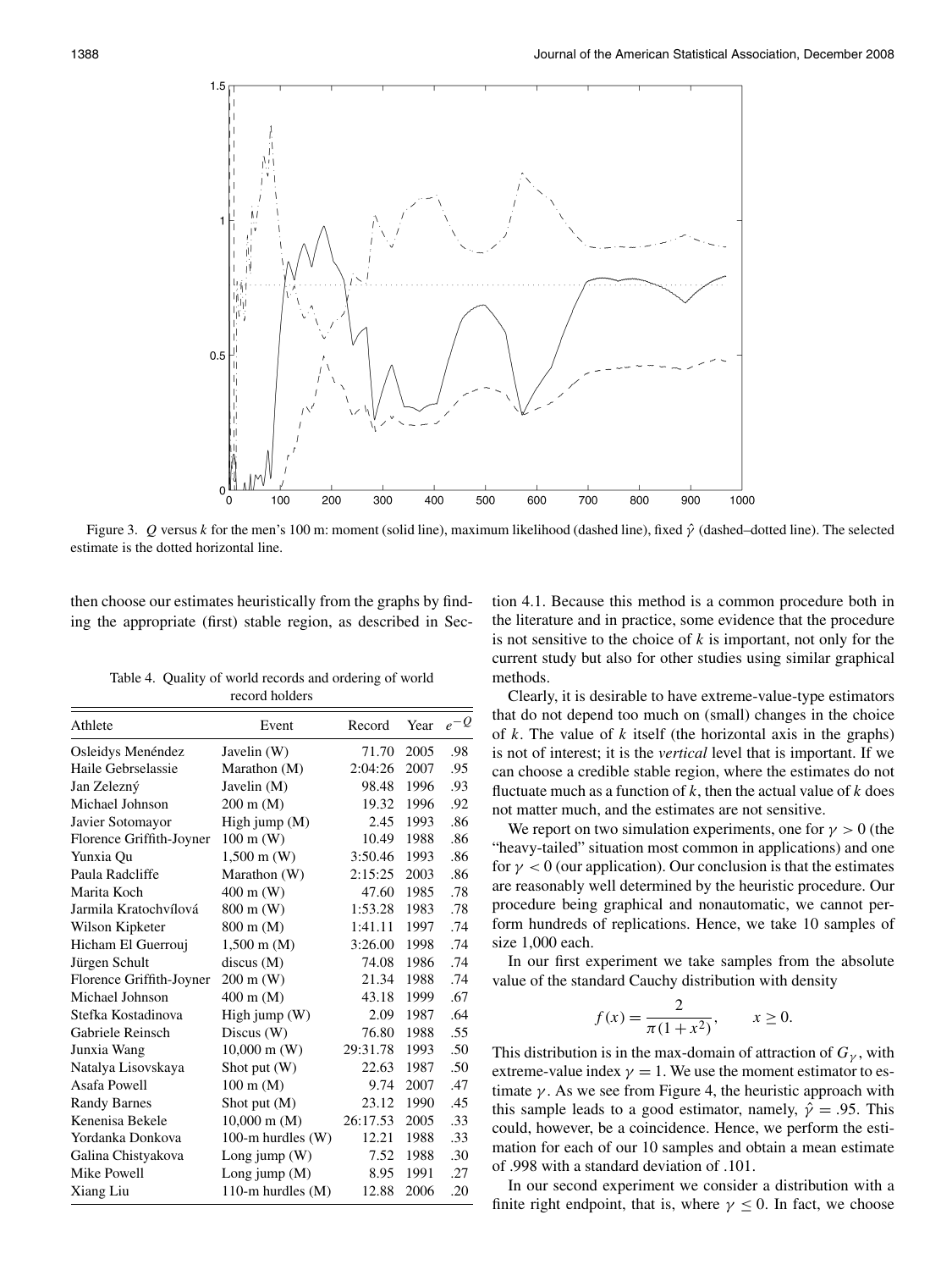

Figure 4. Moment estimator versus *k* for the absolute value of Cauchy random variables ( $n = 1,000$ ,  $\gamma = 1$ ).

an extreme-value index that corresponds to the tail thickness in our own application, namely,  $\gamma = -.20$ . We simulate from the reversed Burr distribution

$$
F(x) = 1 - \left(\frac{\beta}{\beta + (x^* - x)^{-\tau}}\right)^{\lambda}, \qquad x < x^*,
$$

with parameters  $\beta > 0$ ,  $\tau > 0$ ,  $\lambda > 0$ , and endpoint  $x^* > 0$ . For the simulation we choose  $\beta = 1$ ,  $\tau = 10$ ,  $\lambda = 1/2$ , and  $x^* = 10$ , so that  $\gamma = -1/(\tau \lambda) = -.20$ .

We estimate  $\gamma$  with the moment estimator. Then we estimate  $x^*$  in two ways, first by using the estimate of  $\gamma$  depending on *k* and then by using a fixed estimate of  $\gamma$ , chosen from the  $\hat{\gamma}$  versus *k* plot (as in Sec. 4). Again we take 10 samples of size 1,000. The results of one sample are graphed in Figure 5. Repeating this exercise 10 times, we obtain a mean of  $\hat{\gamma}$  of  $-.216$  with a standard deviation of *.*049. For the estimates of *x*<sup>∗</sup> based on the fixed estimate of  $\gamma$ , we find a mean of 9.985 with a standard deviation of *.*136. The estimates of *x*<sup>∗</sup> without fixing *γ*ˆ have a mean of 10*.*025 with a standard deviation of *.*132. We see that the estimates are close to the true value  $x^* = 10$  and that the two procedures are comparable in terms of statistical performance. However, as can be verified from Figure 5, the problem of finding a stable region in the plot of *x*ˆ<sup>∗</sup> is made easier by using the fixed-*γ*ˆ procedure.

Based on these simulations and many other experiments not discussed here, we conclude that the graphical heuristic procedure is sufficiently insensitive with respect to the choice of *k*. Some caution and use of common sense are, however, still required.

## 6. SUMMARY AND CONCLUSION

Because a record is an "extreme value," it seems reasonable to apply extreme-value theory to world records in athletics. In particular, we attempted to answer two questions: (1) What is the ultimate world record in a specific athletic event given today's state of the art? (2) How "good" is the current world record (i.e., how difficult is it to improve)? We considered 14 events for both men and women: 8 running events, 3 throwing events, and 3 jumping events, such that all events that make up the decathlon and the heptathlon are included, supplemented by the 10,000 m and the marathon.

We do not predict the ultimate world record from the development of world records over time (as is the common procedure). In fact, we use more information than the sequential world records, namely, as many personal bests of top athletes as we could obtain. Combining various publicly available lists gives us, on average, 730 male top athletes and 502 female top athletes per event. We consider our data as the upper order statistics of a random sample and use semiparametric statistical techniques based on extreme-value theory to answer our questions.

Our estimated ultimate world records (Table 3) show that substantial improvements over the current record are still possible, for men especially in the shot put (7.3%) and the javelin (8.1%) and for women especially in the marathon (7.0%) and the discus (10.7%). To achieve these ultimate records is not easy, because the estimated distribution function is quite flat near the right endpoint due to the relatively high values of *γ*ˆ. On the other hand, very little improvement is possible in the 800 m and 1,500 m for women (both .9%) and particularly in the marathon for men (.3%), all having a relatively low *γ*ˆ.

We measure the quality of the current world records by

$$
n(F(x^*) - F(X_{n,n})) = n(1 - F(X_{n,n})),
$$

the expected number of exceedances of the world record. Highquality world records are difficult to improve, whereas records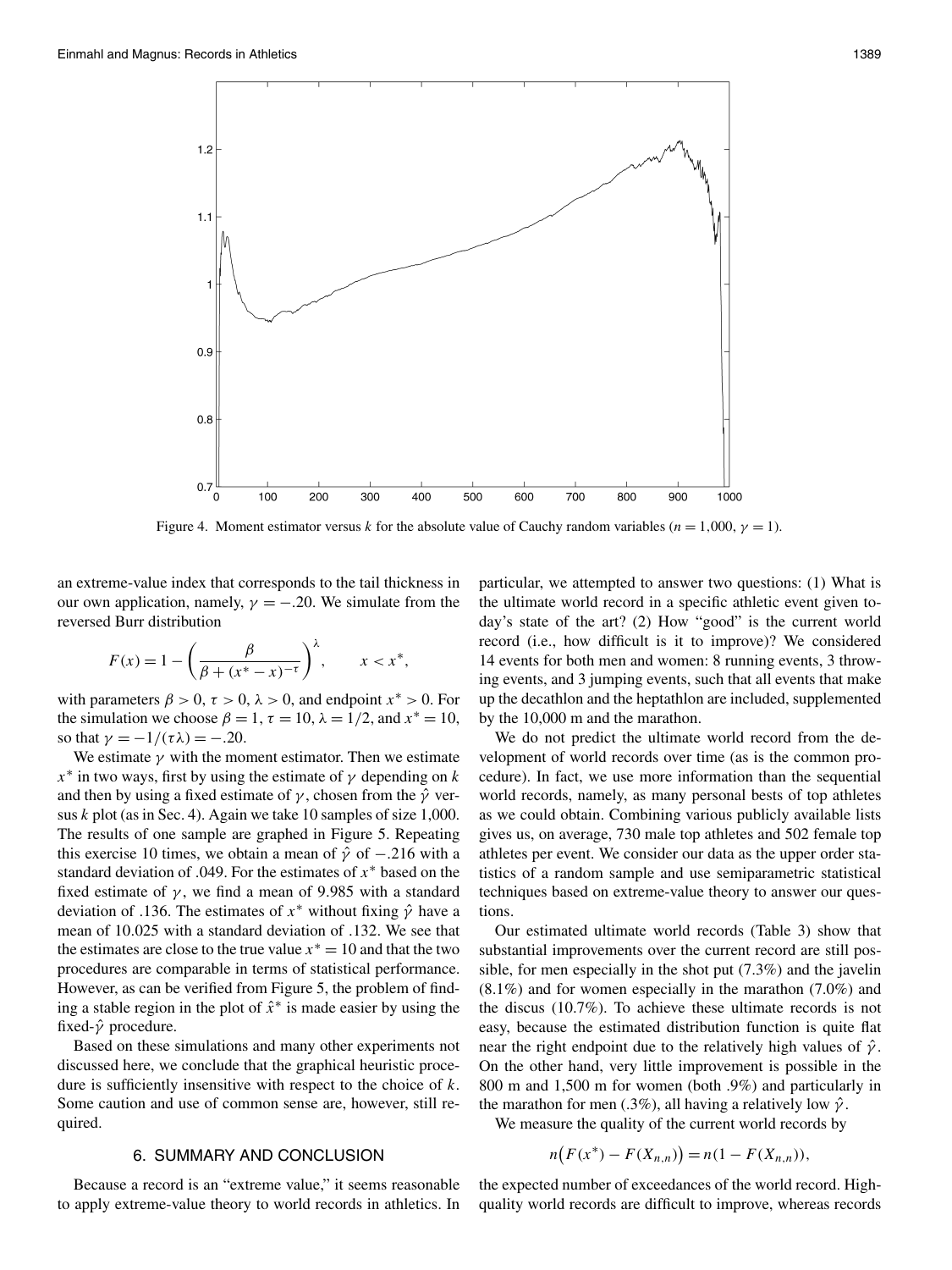

Figure 5. Endpoint estimators versus *k* for 1,000 reversed Burr random variables: moment (solid line), fixed *γ*ˆ (dashed–dotted line), true  $x^* = 10$  (dotted horizontal line).

with low quality are likely to be improved in the near future. The javelin throw for both men and women and the marathon and 200 m for men have records with the highest estimated quality. In the near future, improvements in the 110/100-m hurdles and the long jump records for both men and women and the 10,000 m for men are likely.

The main theoretical result of our article is Theorem 1, where we obtain the limiting distribution of an "estimator" of  $n(1 - F(X_{n,n}))$ . It turns out that the limiting distribution is completely determined by  $X_{n,n}$  and that it is not affected by the estimation of *F*.

Our method for measuring the quality of world records could be a basis for an improved method of combining performances in multi-event sports like the decathlon and speed skating. Outside sports statistics, endpoint estimation can be applied in many other scientific disciplines. For example, de Haan (1981) estimated the minimum of a function, and Aarssen and de Haan (1994) considered the maximal life span of humans.

## APPENDIX: PROOF OF THEOREM 1

We observe first that the continuity of  $F$  in conjunction with the probability integral transform implies that the three random variables

$$
n(1 - F(X_{n,n})), \qquad n(1 - U_{n,n}), \qquad nU_{1,n}
$$

have the same distribution, where  $U_{n,n}$  and  $U_{1,n}$  denote the maximum and the minimum, respectively, of a random sample of size *n* from the uniform (0, 1) distribution. It is easy to see that  $nU_{1,n} \stackrel{d}{\longrightarrow} \text{Exp}(1)$ . Therefore, the same is true for  $n(1 - F(X_{n,n}))$ . Thus, it suffices to show that

$$
\frac{Q_j}{n(1 - F(X_{n,n}))} \xrightarrow{p} 1,
$$

which, in turn, is implied if we can show that

$$
R := \frac{\tilde{Q}_j}{n(1 - F(X_{n,n}))} \xrightarrow{p} 1,
$$

where

$$
\widetilde{Q}_j := k \left( 1 + \hat{\gamma}_j \frac{X_{n,n} - \hat{b}}{\hat{a}_j} \right)^{-1/\hat{\gamma}_j}, \qquad j = 1, 2.
$$

We set  $\hat{p} := 1 - F(X_{n,n})$  and  $\hat{d}_n := k/(n\hat{p})$ , we write  $a := a_{n/k}$  and  $b := b_{n/k}$ , and we suppress *j* in the remainder of the proof (*j* = 1, 2). Now define

$$
A_n := \sqrt{k} \left( \frac{\hat{a}}{a} - 1 \right),
$$
  
\n
$$
B_n := \sqrt{k} \left( \frac{X_{n-k,n} - b}{a} \right)
$$
  
\n
$$
\Gamma_n := \sqrt{k} (\hat{\gamma} - \gamma)
$$

*,*

*,*

and notice from the conditions of Theorem 1 that all three are  $O_p(1)$ . We first consider the case where  $\gamma \neq 0$ . Rewrite *R* as

$$
R = \hat{d}_n \left[ 1 + \frac{\hat{\gamma}}{\gamma} \frac{a}{\hat{a}} (\hat{d}_n^{\gamma} - 1) \times \left( \frac{X_{n,n} - b}{a} \cdot \frac{\gamma}{\hat{d}_n^{\gamma} - 1} - \frac{\hat{b} - b}{a} \cdot \frac{\gamma}{\hat{d}_n^{\gamma} - 1} \right) \right]^{-1/\hat{\gamma}}.
$$

Using the facts that  $X_{n,n} = U(1/\hat{p})$  and  $b = U(n/k)$  and defining

$$
S := \left(\frac{U(1/\hat{p}) - U(n/k)}{a} \frac{\gamma}{\hat{d}_n^{\gamma} - 1} - 1\right) / A\left(\frac{n}{k}\right)
$$

$$
Y_n := \frac{\hat{\gamma}}{\gamma} \frac{a}{\hat{a}} = \left(1 + \frac{\Gamma_n}{\gamma \sqrt{k}}\right) / \left(1 + \frac{A_n}{\sqrt{k}}\right),
$$